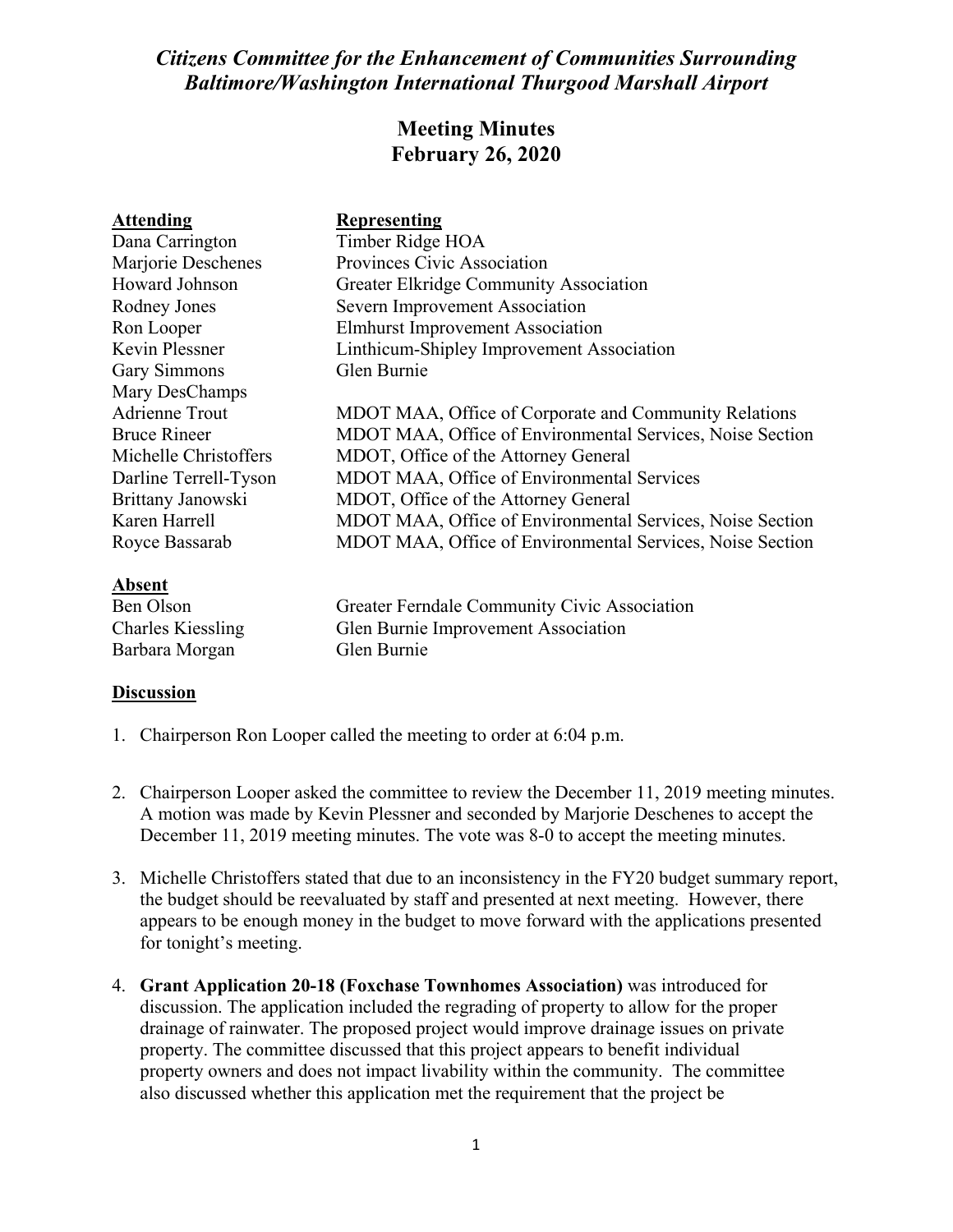transportation related and concluded that it does not fit eligibility criteria. Mr. Plessner made a motion to deny recommending the application, Ms. Deschenes seconded the motion. By a unanimous vote (8-0) this application was denied for recommendation.

- 5. **Grant Application 20-19 (Olde Mill Condominium, Inc.)** was introduced for discussion. The application is for the replacement of a sidewalk on the left side of Millshire Drive, between 536 and 538 Millshire Drive. Howard Johnson made a motion to consider the application, which was seconded by Dana Carrington. Ms. Deschenes visited the site and confirmed that repair is warranted. Rodney Jones made a motion to recommend the grant for approval for the lower amount. Ms. Deschenes seconded the motion. By a vote of 7-1, this application was approved for recommendation.
- 6. **Grant Application 20-20 (Olde Mill Condominium, Inc.)** was introduced for discussion. The application is for the replacement of existing sidewalks from 538-552 Millshire Drive. Ms. Carrington made a motion to consider the application, seconded by Mary DesChamps. Ms. Deschenes visited the site and confirmed that repair is warranted. Chairperson Looper stated that the pictures included in the grant application capture the need well. Mr. Johnson also visited the site and noted lots of spalling. Previous work funded by the committee appears to be well done, which Ms. Trout also confirmed. Mr. Plessner reminded the group that the applicant submitted the entire package before but was denied because the overall scope and cost was too high. Chairperson Looper noted the community is doing a good job with applications. Ms. Deschenes made a motion to recommend the application for approval for the lower amount. Ms. Carrington seconded the motion. By a vote of 7-1, this application was approved for recommendation.
- 7. Chairperson Looper asked if there was any Old Business.

The committee had previously asked that the Certificate of Good Standing be included in the committee packages for review. Chairperson Looper confirmed that the certificates have been included and expressed his appreciation.

8. Chairperson Looper asked if there was any New Business.

Depending on the number of applications received in the fourth quarter, some may be denied due to insufficient funds. Ms. Trout clarified that grants are considered on a first come first serve basis, and Mr. Plessner noted that his community intends to resubmit a past application.

Bruce Rineer inquired of the Chairperson what level of involvement is preferred from staff. Chairperson Looper noted that another committee member may be interested in the chairperson position. The committee also discussed the benefits of accessing grant application packages on-line.

The committee discussed ways to increase the pool of communities that are aware of the grant program and potential positions on the committee. Chairperson Looper indicated that the committee has discussed this in the past and noted that some communities have excellent internal communication; others not so much, which means but for the committee member's dual role, a community may not even be aware of the grant program.